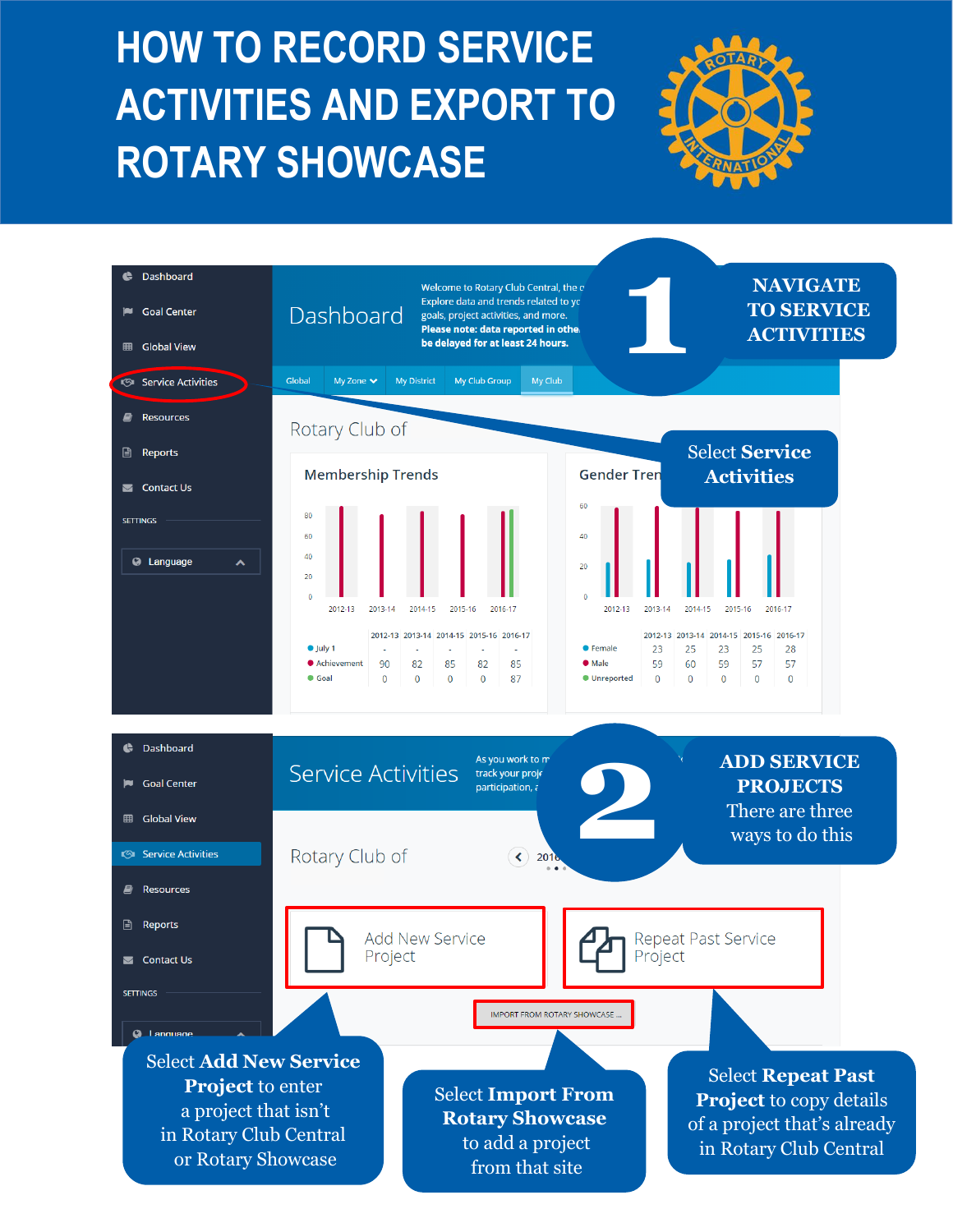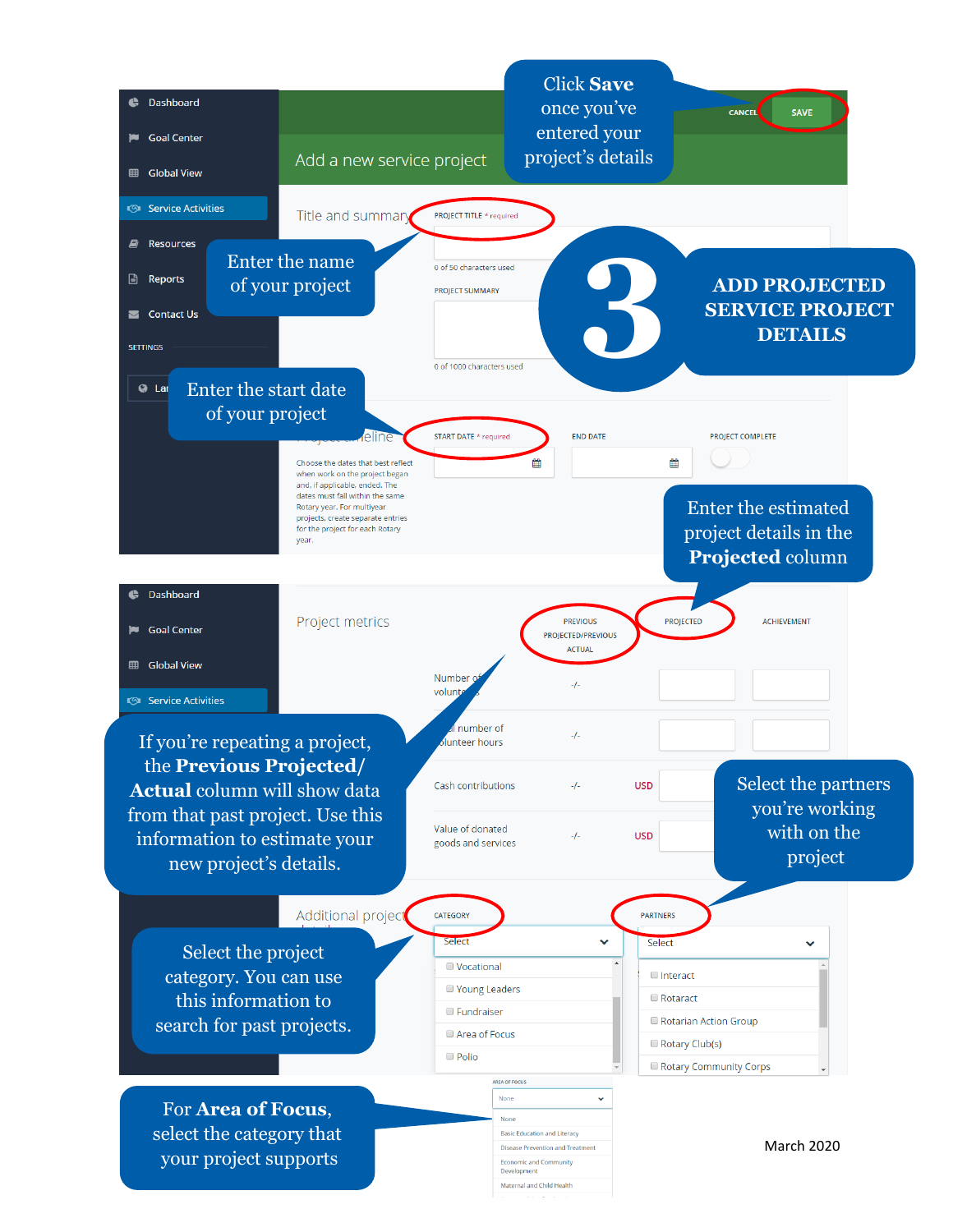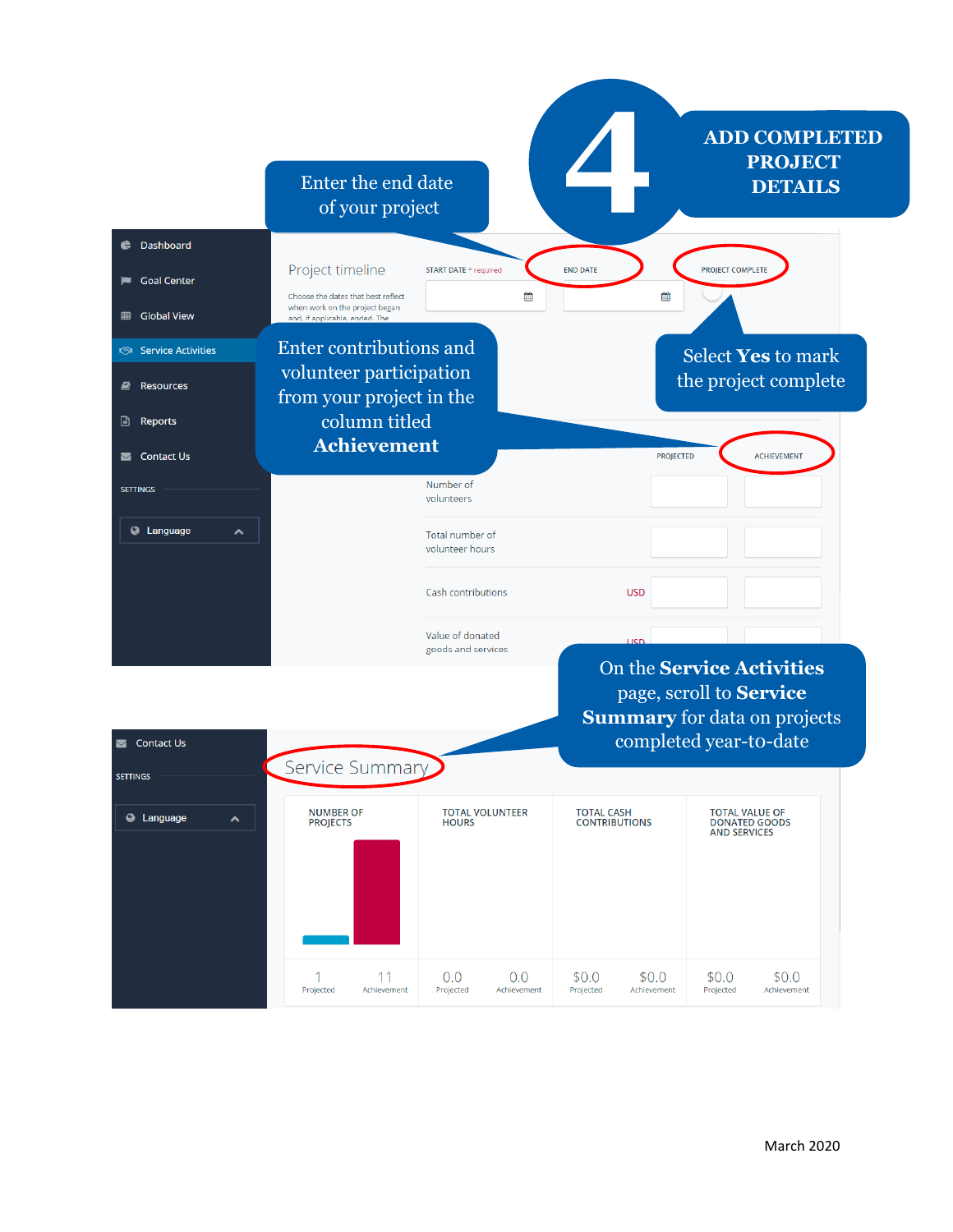



March 2020